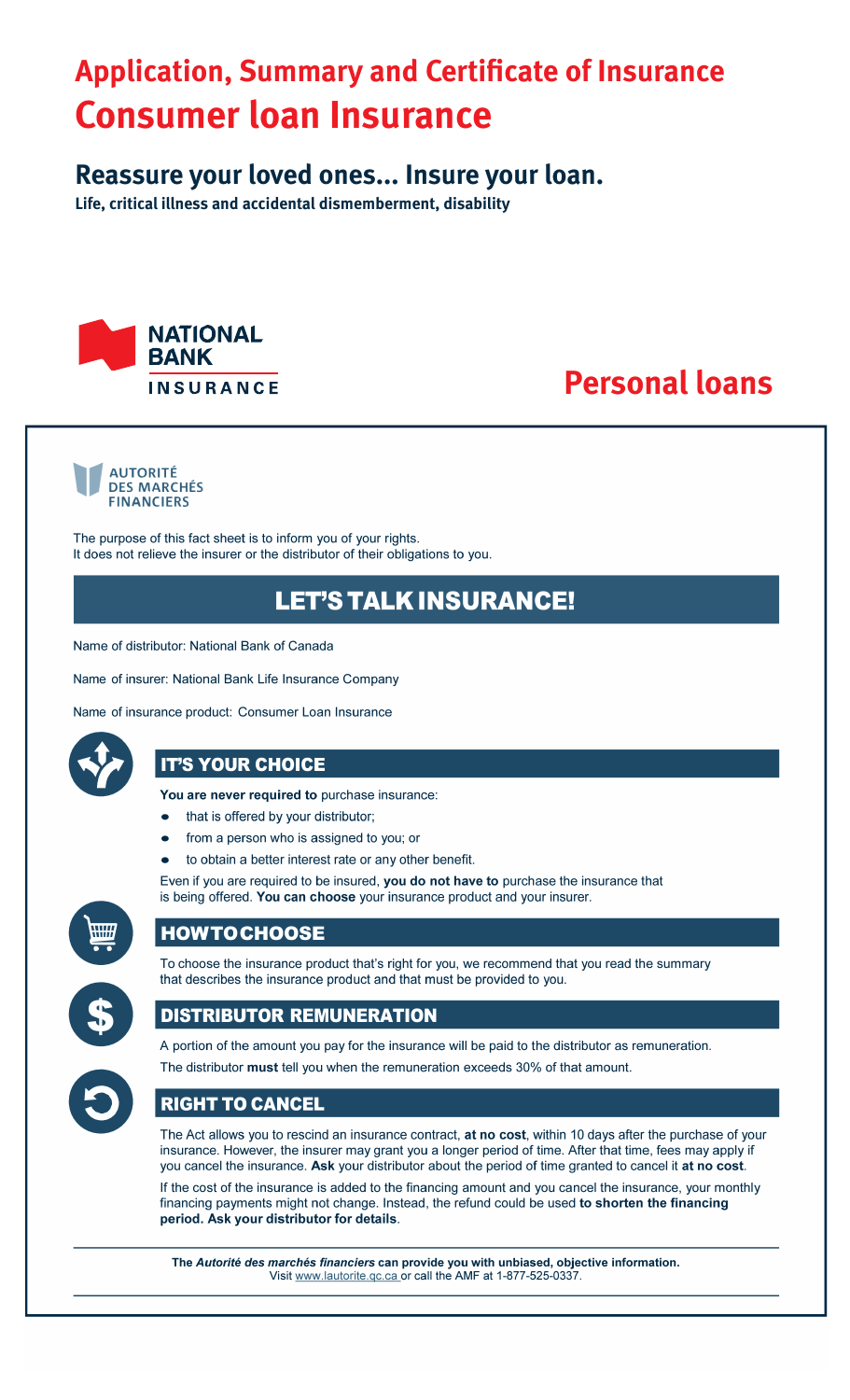

# **Summary**

# Life Insurance, Critical Illness and Accidental Dismemberment Insurance, Disability Insurance

# **PERSONAL LOAN**

# **NOTICE TO READER**

This document addresses the points deemed the most important to your understanding of the insurance product. It is not, under any circumstances, a substitute for reading the certificate of insurance in full and is not a comprehensive document. This document does not create or confer any contractual or any other rights. Only the certificate can be used to adjudicate questions of a legal nature.

# **Nature of coverage** (depending on the coverage(s) selected)

The Insurer will pay National Bank all the insurance benefits to pay back your loan. Therefore, the Insurer will pay:

#### **Life Insurance**

An amount equal to the loan balance upon the date of death. If the insured loan amount was less than the initial loan amount when the insured signed up for the insurance, the benefit will be calculated using the same proportion.

# **Critical Illness Insurance**

An amount equal to the loan balance on the date that the insured receives a diagnosis of cancer (life threatening), heart attack or stroke. If the insured loan amount was less than the initial loan amount when the insured signed up for the insurance, the benefit will be calculated using the same proportion.

#### **Accidental Dismemberment Insurance**

An amount equal to a percentage of the loan balance on the date of the accidental dismemberment. The percentage depends on the loss. If the insured loan amount was less than the initial loan amount when the insured signed up for the insurance, the benefit will be calculated using the same proportion.

# **Disability Insurance**

If the disability persists after the waiting period of 60 consecutive days, an amount equal to the loan payment. If the insured payment was less than the loan payment when the insured signed up for the insurance, the benefit will be calculated using the same proportion. The Insurer pays out a maximum of 24 consecutive months of disability benefits for a single period of disability. In addition, the Insured(s) can have no more than the maximum overall number of 48 months of disability benefits for all period of disability that may occur during the loan period.

These coverages are subject to the terms and conditions of the certificate of insurance. Please read the certificate of insurance carefully for details about each coverage and the amount of the maximum benefit payable for each coverage.

# **Exclusions, restrictions, limitations**

All coverages include exclusions, restrictions and/or limitations.

**THE INSURER MAY REFUSE TO PAY A CLAIM DUE TO EXCLUSIONS PROVIDED FOR IN THE CERTIFICATE OF INSURANCE, WHICH ARE SPECIFIED IN THE "RESTRICTIONS AND EXCLUSIONS" SECTION.**

# **Effective date of insurance**

If your insurance application is accepted without you having to provide other evidence of insurability, your insurance coverage will take effect on the later of:

- the date on which the insurance application is signed;
- the date on which National Bank makes the final loan disbursement.
- If you must provide other evidence of insurability, your insurance coverage will only take effect once the Insurer sends you a letter confirming the insurance.

# **Calculation of the monthly premium**

The monthly premium is calculated based on the insured's age when applying for insurance, the initial amount insured of the loan for the life insurance and critical illness and accidental dismemberment insurance, and the insured payment for the disability insurance.

- Example: A 39-year old woman with a \$15,000 personal loan with \$400 monthly payments wants to take out life insurance and disability insurance. The premium rate is \$0.30 per \$1,000 of the initial amount insured of the loan for the life insurance and \$0.44 per \$10 of the insured payment for the disability insurance.
	- The premium is calculated as follows:  $(\$15,000 \div \$1,000 \times \$0.30) + (\$400 \div \$10 \times \$0.44) = \$22.10$  per month, plus any applicable taxes.

Note that if there is more than one insured, the age of the oldest insured is used for the calculation and a discount is applied based on the number of insureds.

See the "Table of monthly Premium Rates" section found on the insurance certificate.

# **Termination of insurance**

This insurance terminates on the earliest of the following events:

- the date on which a premium payment becomes three months overdue;
- the date on which the Insurer receives a notice of termination from you or a later date, as indicated in the notice;
- the date on which the loan is repaid in full, the end of the scheduled repayment period or the date the loan is closed;
- the date on which the loan is taken over by another creditor or the date on which the loan (or a part of the loan) is assumed by another uninsured debtor on the loan;
- the last day of the month in which you reach age 70;
- the day upon which an insured dies if a life insurance benefit repaying the insured loan balance is payable;
- the date of the diagnosis of a Critical Illness or Accidental Dismemberment to an Insured, if a Critical Illness and Accidental Dismemberment insurance benefit covering the entire Insured Balance for life insurance is payable. Payment of the Critical Illness benefit terminates the Critical Illness and Accidental Dismemberment insurance for all Insureds;
- the date on which the life insurance policy ends;
- **For Disability insurance:** When the Insured(s) has (have) collectively benefited from the maximum of forty-eight (48) months of benefits for all the Disabilities occurring throughout the entire duration of the Loan.

# **Cancellation of product**

You may cancel your insurance contract at any time by calling the Insurer at 1-877-871-7500 or by submitting a written request to the Insurer at the address indicated in the Insurer's definition of your certificate of insurance.

# **Procedure for submitting a claim**

You can begin the claims process and obtain the claims forms from the Insurer by calling 1-877-871-7500. Subject to the terms and conditions stipulated in the "Claims" section of the certificate of insurance, you must submit to the Insurer the completed claim form, along with supporting documents, no later than one year after the date of the insured event. While your claim is being assessed, you are required to continue making your loan payments and premium payments.

Insurer: National Bank Life Insurance Company<br>TM The NATIONAL BANK INSURANCE word mark and logo are trademarks of National Bank of Canada, used under license by some of its subsidiaries.<br>16330S-502 (2019-12-09) Page 1 of 1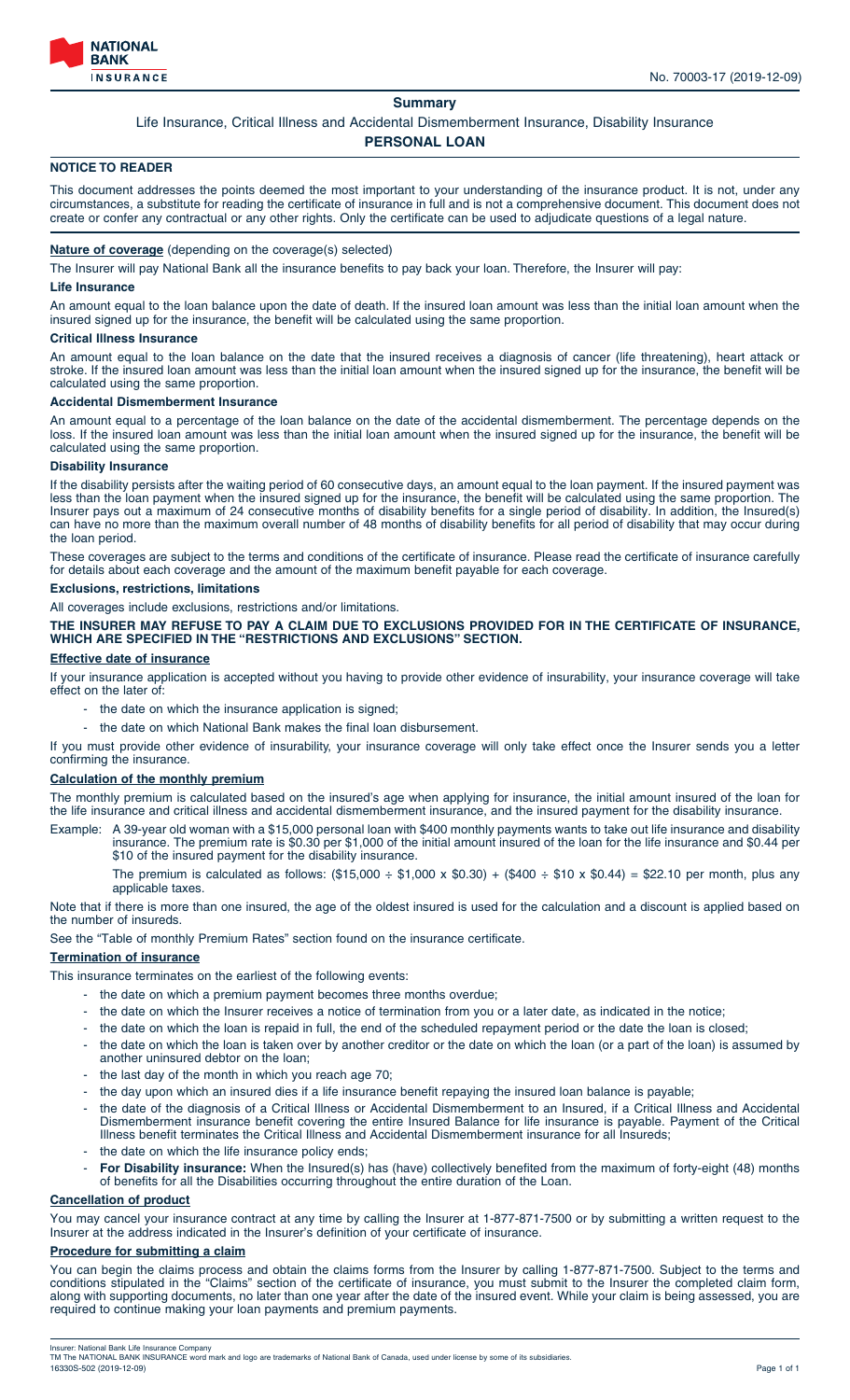

# **Your Certificate of Insurance**

Life Insurance, Critical Illness and Accidental Dismemberment Insurance, Disability Insurance

# **PERSONAL LOAN**

This certificate attests that all persons who meet the eligibility conditions are insured in accordance with the terms, conditions and provisions of the applicable group insurance Policy, subject to:

- the accuracy of the information provided on the application form;
- the payment of premiums;
- the Insurer's approval of the evidence of insurability, when required.

Any concealment or false declaration on the part of the Insured could result in the cancellation of the insurance.

The Insurer reserves the right to amend the premium pricing schedule at any time. If applicable, the new schedule will apply to all Insureds covered by this Policy.

Enrolment in the insurance is optional and the insurance can be cancelled at any time. If the Insured requests to cancel the insurance within 30 days of the date on which the Application was signed, the Insurer will reimburse any premiums paid, if applicable, and the insurance will have never come into effect.

# **SECTION 1. DEFINITIONS**

**Accident:** Bodily injury, certified by a physician, resulting solely and directly from sudden, external, violent and involuntary causes, independently of any illness or other cause.

**Accidental Dismemberment:** Bodily injury due to an Accident that occurred while the insurance was in effect and resulting, directly and independently of any illness or other cause, in the loss or loss of use of a limb or an eye of the Insured.

Loss of an eye means the total and irreversible loss of vision in one eye, evidenced by the corrected visual acuity being 20/200 or less in that eye, or in the field of vision being less than 20 degrees in that eye; loss of a limb means the complete severance of one or more limbs at or above the wrist or ankle joint. The loss of use of a limb means the total and irreversible loss of muscle function of one or more limbs.

The loss or loss of use must occur within 365 days of the date of the Accident. The loss must persist for 12 months and subsequently be certified irreversible before any benefits can be paid. The insurance must still be in effect when the diagnosis of loss or loss of use is made.

The diagnosis of loss or loss of use must be made by a Specialist.

**Application:** The insurance application form from the Insurer, duly completed and signed by the applicant, by telephone or otherwise, regardless of the technical means used.

#### **Bank:** National Bank of Canada.

**Cancer (Life Threatening):** Definite diagnosis of a tumour, which must be characterized by the uncontrolled growth and spread of malignant cells and the invasion of tissue. Types of cancer include carcinoma, melanoma, leukemia, lymphoma and sarcoma. The diagnosis of cancer must be made by a Specialist.

EXCLUSIONS: No benefit will be payable if, within the first 90 days following the later of the effective date of your Insurance Contract, the Insured:

- has presented signs, symptoms or investigations that lead to a diagnosis of cancer (covered or excluded by your Insurance Certificate), regardless of the date of the diagnosis, or
- has received a diagnosis of cancer (covered or excluded by your Insurance Certificate).

Medical information about the diagnosis and any signs, symptoms or investigations leading to the diagnosis must be reported to the Insurer within 6 months of the date of the diagnosis. If this information is not provided within this period, the Insurer has the right to deny any claim for cancer or, any critical illness caused by any cancer or its treatment.

No benefit will be payable in the following situations:

- lesions described as benign, pre-malignant, uncertain, borderline, non-invasive, carcinoma in-situ (Tis), or tumours classified as Ta
- malignant melanoma skin cancer that is less than or equal to 1.0 mm in thickness, unless it is ulcerated or is accompanied by lymph node or distant metastasis
- any non-melanoma skin cancer, without lymph node or distant metastasis
- prostate cancer classified as T1a or T1b, without lymph node or distant metastasis
- papillary thyroid cancer or follicular thyroid cancer, or both, that is less than or equal to 2.0 cm in greatest diameter and classified as T1, without lymph node or distant metastasis
- chronic lymphocytic leukemia classified less than Rai stage 1
- malignant gastrointestinal stromal tumours (GIST) and malignant carcinoid tumours, classified less than AJCC Stage 2.

For purposes of the Policy, the terms "Tis, Ta, T1a, T1b, T1 and AJCC Stage 2" are to be applied as defined in the American Joint Committee on Cancer (AJCC) Cancer Staging Manual (7th edition, 2010).

For purposes of the Policy, the term "Rai staging" is to be applied as set out in KR Rai, A Sawitsky, EP Cronkite, AD Chanana, RN Levy and BS Pasternack: Clinical staging of chronic lymphocytic leukemia, Blood 46:219, 1975.

**Critical Illness:** Means exclusively the following Critical Illnesses: stroke, cancer (life-threatening) and heart attack, as set out in the "Definition" section.

**Disability:** A state of incapacity which prevents the Insured from carrying out the normal duties of his occupation. If an Insured is unemployed at the start of his Disability, the state of incapacity is defined as one which prevents him from carrying out activities considered normal for a person of the same age.

The Disability must be certified by a physician practicing in Canada or the United States, result from an illness or an Accident suffered while the insurance was in effect and require continuing medical care. During the Disability, the Insured must not engage in any activity for which he receives monetary compensation.

**Heart Attack:** Definite diagnosis of a heart attack resulting from the death of part of the heart muscle due to obstruction of blood flow, that results in a rise and fall of biochemical cardiac markers to levels considered diagnostic of myocardial infarction, with at least one of the following:

- heart attack symptoms
- new electrocardiogram (ECG) changes consistent with a heart attack
- development of new Q waves during or immediately following an intra-arterial cardiac procedure including, but not limited to, coronary angiography and coronary angioplasty.

The diagnosis of heart attack must be made by a Specialist.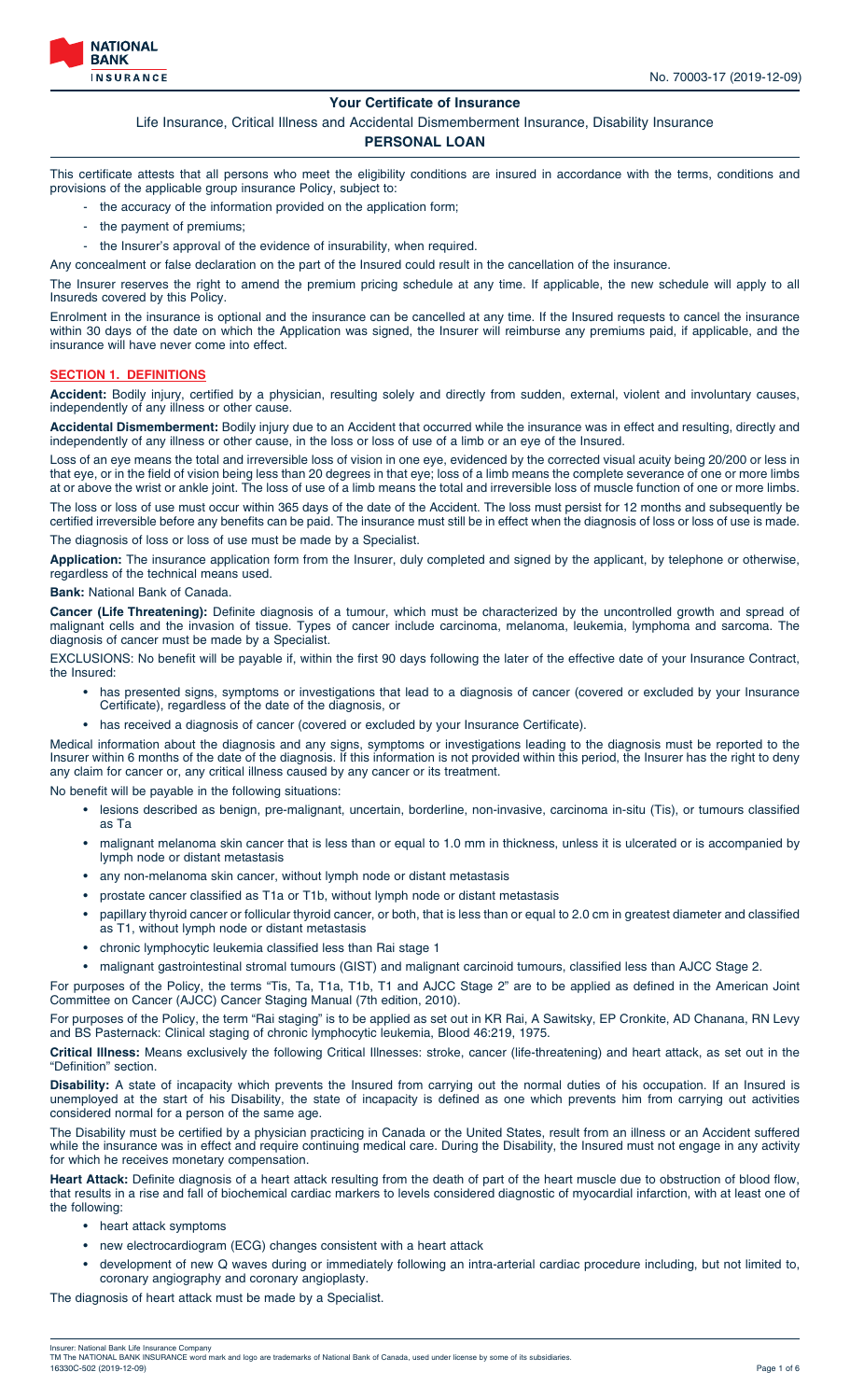

EXCLUSIONS: No benefit will be payable in the following situations:

- elevated biochemical cardiac markers as a result of an intra-arterial cardiac procedure including, but not limited to, coronary angiography and coronary angioplasty, in the absence of new Q waves;
- ECG changes suggesting a prior myocardial infarction, which do not meet the heart attack definition as described in this certificate.

**Illness:** A deterioration in health requiring regular, continuing and curative medical care actively provided by a physician or other practitioner belonging to a health profession corporation. Such care must be considered satisfactory by the Insurer.

**Initial Amount Insured:** The total amount of the Loan as of the effective date of the insurance, without exceeding the amount specified in the "Maximum Benefit" section of this certificate. Furthermore, in the case of coverage recognition of a previous loan, the amount may not exceed the Insured balance of the previous loan on the Refinancing date.

**Insured:** Anyone who has signed an Insurance Application, has applied for insurance and meets the criteria under the "Eligibility and Insurability" section of this certificate and has received a copy of the certificate.

**Insured Balance:** The balance of the Loan on the date of the Insured Event, or on the Refinancing date in case of coverage recognition of a previous loan, without exceeding the amount specified under the "Maximum Benefit" section of this certificate. If, on the effective date of the insurance, the Initial Amount Insured of the Loan is less than the total amount of the Loan, the Insured balance will be adjusted proportionately.

**Insured Event:** Death, Disability or diagnosis of Critical Illness or Accidental Dismemberment.

**Insured Payment:** The payment of the Loan on the date of the Insured Event, without exceeding the amount specified under the "Maximum Benefit" section of this certificate, including principal, interest and any applicable Loan Insurance premium. The Insured Payment under no circumstances includes principal, interest or premiums past due on the date of the Insured Event.

**Insurer:** National Bank Life Insurance Company, whose business location is at 1100 Robert-Bourassa Blvd., 5th Floor, Montreal, Quebec, H3B 2G7.

**Loan:** The personal loan indicated in the Application attached.

Policy: The group insurance Policy No. 70003-17. The Insured can obtain a copy of the Policy from the Insurer by sending a written request and paying an administrative fee.

**Refinancing:** Any change made to the Loan that results in a higher Loan balance.

**Relapse:** In the 90 days following the end of a Disability period covered by this Certificate of Insurance, any Disability which is due to the same cause and which persists at least 7 consecutive days is considered to be a continuation of the same Disability. Otherwise, any subsequent Disability is considered to be a new Disability and is subject to a Waiting Period.

**Resident:** Anyone who resides and is domiciled in Canada or the United States and who has lived there for 183 consecutive days during the 12 months prior to signing the Insurance Application.

**Specialist:** A valid licensed medical practitioner in Canada or the United States, who has been trained in the specific area of medicine relevant to the covered Critical Illness or Accidental Dismemberment condition for which benefit is being claimed, and who has been certified by a specialty examining board. In the absence or unavailability of a specialist, and as approved by the Insurer, a condition may be diagnosed by a qualified practitioner practicing in Canada or the United States. Specialist includes, but is not limited to, cardiologist, neurologist, oncologist, ophthalmologist, burn specialist and internist. The specialist must not be the Insured, the Spouse of the Insured or a relative or business associate of the Insured or of the Insured's Spouse.

**Spouse:** The person to whom the Insured is joined by marriage or civil union or the person publicly recognized as the Insured's Spouse and with whom he cohabitates permanently.

**Stroke:** Definite diagnosis of an acute cerebrovascular event caused by intra-cranial thrombosis or haemorrhage, or embolism from an extra-cranial source, with:

- acute onset of new neurological symptoms, and
- new objective neurological deficits on clinical examination,

persisting for more than 30 days following the Date of Diagnosis. These new symptoms and deficits must be corroborated by diagnostic imaging testing.

The diagnosis of stroke must be made by a Specialist.

EXCLUSIONS: No benefit will be payable in the following situations:

- Transient Ischaemic Attacks
- Intracerebral vascular events due to trauma
- Lacunar infarcts which do not meet the definition of stroke as described above.

**Waiting Period:** The consecutive days of Disability starting on the date the Disability occurs during which no benefit is payable.

# **SECTION 2. ELIGIBILITY AND INSURABILITY**

The applicant must satisfy the eligibility and insurability conditions under the "Eligibility" and "Health Declaration" sections of the Application and satisfy the Insurer's requirement with respect to his state of health and his lifestyle. The Insurer may request, if necessary, that a physical examination, electrocardiogram, X-rays, blood tests, urine tests or any other tests, including screening for HIV (AIDS) and certain drugs or medication be conducted to assess the risk related to the Application. Any fees incurred for a medical examination not required by the Insurer are payable by the applicant.

#### **SECTION 3. EFFECTIVE DATE OF INSURANCE**

**For the insurance to take effect, the Insured must meet the criteria under the "Eligibility and Insurability" sections of this certificate.**

The insurance will take effect on the later of the 2 following dates: the date on which the Insurance Application is signed, or the date of the disbursement of the Loan.

# **Evidence of insurability**

When evidence of insurability must be submitted to the Insurer and before the Insurer renders a decision regarding the applicant's insurability, **the benefit related to the coverage selected by the applicant will be payable only if death, Disability or Accidental Dismemberment results from an Accident that occurs after the effective date of the insurance**. However, if the Insured Event occurs during the application study period and the applicant's insurability would have been accepted, the benefit will be paid.

If the evidence of insurability submitted by an applicant does not meet the insurability requirements set by the Insurer for all Insureds under the Policy, no insurance will be granted to him and any premiums paid by the applicant, if applicable, will be reimbursed to him.

If the applicant does not provide the evidence requested, the Insurer may terminate the study of his file.

In all cases, when evidence of insurability must be submitted, the Insurer will communicate its decision to the Insured in writing no later than 30 days after receiving all evidence required to render a decision. If the Insurer refuses to grant insurance coverage, any premiums paid by the applicant shall be reimbursed.

Insurer: National Bank Life Insurance Company<br>TM The NATIONAL BANK INSURANCE word mark and logo are trademarks of National Bank of Canada, used under license by some of its subsidiaries.<br>16330C-502 (2019-12-09) Page 2 of 6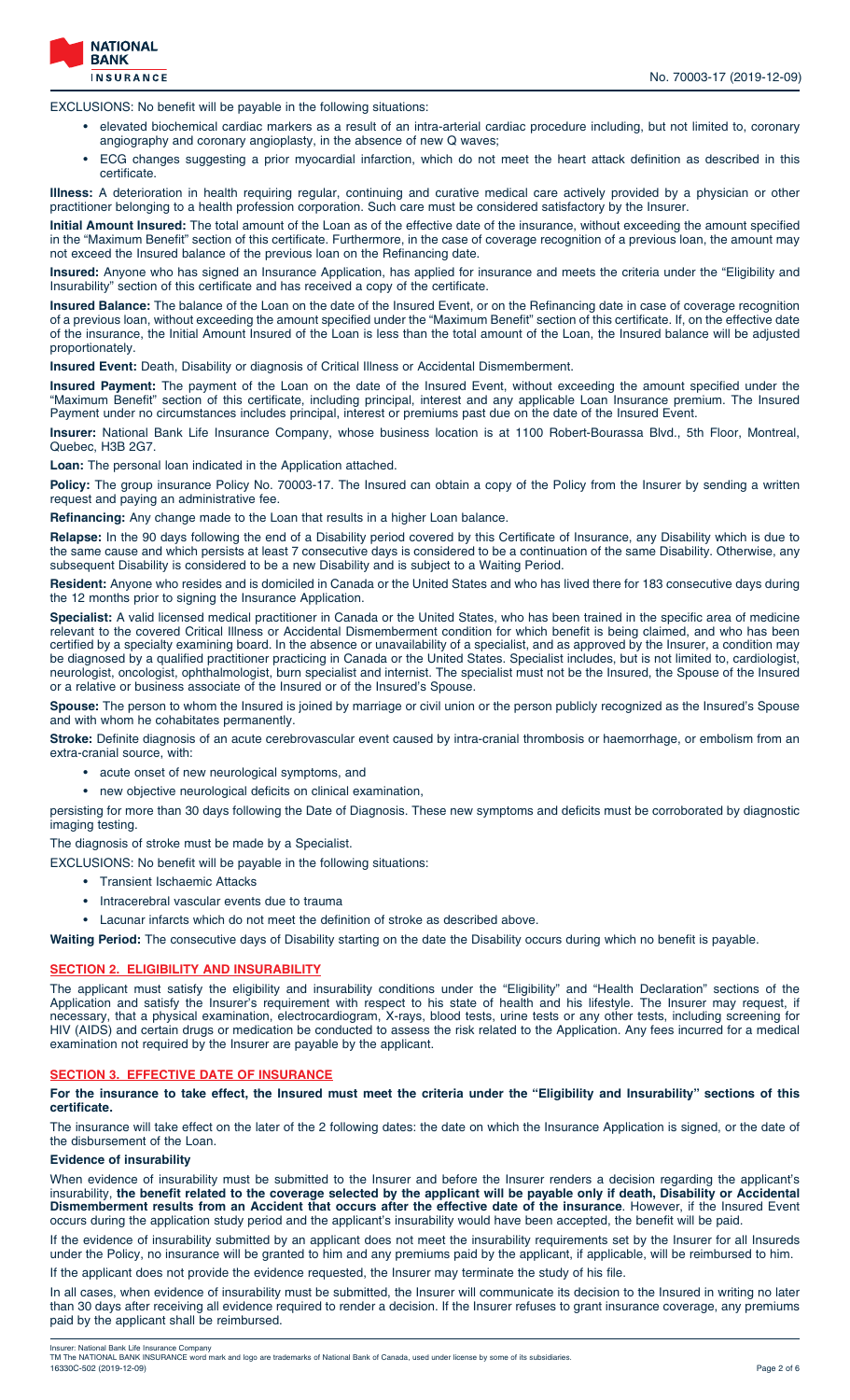

# **SECTION 4. MISSTATEMENT OF AGE**

Age is determined according to the age of the Insured on his last birthday at the time of signing the Application. If the age of an Insured is incorrectly stated, the benefit payable will be adjusted to the amount that would have been paid for the Insured's actual age according to the premiums effectively paid, without exceeding the Insured Balance of the Loan. If the actual age of the Insured exceeds the maximum age covered by the insurance, no benefit will be payable under said insurance. In such cases, the amount of premiums paid in excess, if applicable, shall be reimbursed, without interest.

# **SECTION 5. SUICIDE OF THE INSURED**

In the event of suicide of the Insured within the first 2 years following the effective date of the insurance, regardless of the Insured's mental health, the Insurer's obligation is limited to refunding, without interest, any premiums paid by the Insured, if applicable, and the insurance will be automatically cancelled retroactive to its effective date.

#### **SECTION 6. PREMIUMS REIMBURSEMENT REQUEST**

Apart from in the specific situations indicated herein, the Insurer will reimburse the Insured, without interest, all the excess premiums paid and, if the loan insurance is automatically cancelled retroactive to the effective date, all the premiums paid.

All requests for the reimbursement of premiums must be made to the Insurer by telephone or in writing. The Insurer will analyze the request and if the premiums should not have been paid they will be reimbursed, without interest.

#### **SECTION 7. REFINANCING OF A LOAN**

In the case of a Loan to be refinanced by the Bank, a new Application must be submitted to the Insurer. The terms and conditions of the new insurance application, with all its restrictions and exclusions (including premium rates, applicant's age and the Insured Balance of the Loan on the date the new application is signed), will apply.

# **Coverage recognition of a previous loan**

If, during the Refinancing of a Loan, the new insurance application is refused, the Insurer may, upon receipt of a request from the Insured within 90 days of notice of the refusal, recognize the coverage that was in effect immediately prior to the Refinancing. The applicable premium rates will be calculated based on the applicant's age on the date the new application was signed. The premiums, terms and conditions and exclusions of the new application will apply.

Coverage recognition of a previous loan is subject to a review of the file and contingent on the accuracy of the information provided since the first effective date of the insurance. The insurance amount recognized will be the Insured Balance of the Loan prior to the Refinancing date, without exceeding the amount specified under the "Maximum Benefit" section of the new certificate.

If an Insured had Disability insurance when Refinancing took place, the new Insured Payment will be calculated based on the Insured Balance of the previous loan as of the date of the Refinancing divided by the total amount of the new Loan, without exceeding the amount specified under the "Maximum Benefit" section of the new certificate.

If Refinancing takes place while the Insured is on Disability, the Insurer will pay the Disability benefit provided for before the Refinancing, without exceeding the amount of the new Loan payment after the Refinancing, or the amount specified under the "Maximum Benefit" section of the new certificate, and the maturity/amortization period provided for at the start of the Disability. The Disability benefits paid before the Refinancing date will be recognized in the maximum Disability benefit period for the new application.

#### **SECTION 8. DEATH BENEFIT**

In case of death, the Insurer will pay the Bank the death benefit equal to the Insured Balance of the Loan calculated on the date of death, plus any interest accrued since that date. The Insured Balance under no circumstances includes principal, interest or premiums past due on the date of death. Any insurance premium due to the Insurer on the date of death will be deducted from the death benefit. If loan insurance premiums are received by the Insurer after the death of the Insured, the excess premiums paid after the Insured's death will be reimbursed, without interest.

# **SECTION 9. TABLE OF MONTHLY PREMIUM RATES**

The Insurer reserves the right to amend the premium pricing schedule at any time. If applicable, the new schedule will apply to all Insureds under the Policy.

| Age (1)            | <b>LIFE</b><br>Per \$1,000 of Initial Amount Insured of the Loan<br>\$0 to \$500,000 | <b>CRITICAL ILLNESS</b><br><b>AND ACCIDENTAL DISMEMBERMENT</b><br>Per \$1,000 of Initial Amount Insured of the Loan<br>\$0 to \$150,0000 | <b>DISABILITY</b><br>Per \$10 of Insured Payment<br>\$0 to \$2,000 per month |
|--------------------|--------------------------------------------------------------------------------------|------------------------------------------------------------------------------------------------------------------------------------------|------------------------------------------------------------------------------|
|                    | All                                                                                  | All                                                                                                                                      | All                                                                          |
| 18 to 25 years     | \$0.25                                                                               | \$0.28                                                                                                                                   | \$0.32                                                                       |
| 26 to 30 years     | \$0.25                                                                               | \$0.38                                                                                                                                   | \$0.36                                                                       |
| 31 to 35 years     | \$0.25                                                                               | \$0.38                                                                                                                                   | \$0.40                                                                       |
| 36 to 40 years     | \$0.30                                                                               | \$0.46                                                                                                                                   | \$0.44                                                                       |
| 41 to 45 years     | \$0.39                                                                               | \$0.52                                                                                                                                   | \$0.49                                                                       |
| 46 to 50 years     | \$0.50                                                                               | \$0.77                                                                                                                                   | \$0.64                                                                       |
| 51 to 55 years     | \$0.66                                                                               | \$1.27                                                                                                                                   | \$0.85                                                                       |
| 56 to 60 years     | \$0.88                                                                               | \$1.65                                                                                                                                   | \$1.19                                                                       |
| 61 to 64 years     | \$1.10                                                                               | \$2.18                                                                                                                                   | \$1.63                                                                       |
| 65 to 69 years (2) | \$1.10                                                                               | \$2.18                                                                                                                                   | \$1.63                                                                       |

Only applies for Loan renewals or Refinancing.

| Factor based on number of insureds:                           | Life and Critical Illness and Accidental Dismemberment |      | <b>Disability</b> |      |
|---------------------------------------------------------------|--------------------------------------------------------|------|-------------------|------|
| multiply the premium of the oldest Insured by protection by a | l Insured                                              | 100% | l Insured         | 100% |
| variable corresponding to the number of Insureds:             | 2 Insureds                                             | 180% | 2 Insureds        | 190% |
|                                                               | 3 Insureds                                             | 270% | 3 Insureds        | 280% |
|                                                               | 4 Insureds                                             | 360% | 4 Insureds        | 370% |
|                                                               | 5 Insureds                                             | 450% | 5 Insureds        | 460% |

**Add the applicable tax to the premiums:** The applicable tax rates are available on www.bnc.ca.

| FOR LIFE INSURANCE AND CRITICAL ILLNESS AND ACCIDENTAL DISMEMBERMENT<br><b>INSURANCE ONLY:</b><br>Multiply the monthly life insurance and Critical Illness and Accidental Dismemberment insurance<br>premiums by the factor corresponding to the Loan payment frequency. | every two weeks<br>monthly<br>quarterly<br>semi-annually<br>annually | 0.4603 |
|--------------------------------------------------------------------------------------------------------------------------------------------------------------------------------------------------------------------------------------------------------------------------|----------------------------------------------------------------------|--------|
|--------------------------------------------------------------------------------------------------------------------------------------------------------------------------------------------------------------------------------------------------------------------------|----------------------------------------------------------------------|--------|

Insurer: National Bank Life Insurance Co<br>IM The NATIONAL BANK INSURANCE TM The NATIONAL BANK INSURANCE word mark and logo are trademarks of National Bank of Canada, used under license by some of its subsidiaries. 16330C-502 (2019-12-09) Page 3 of 6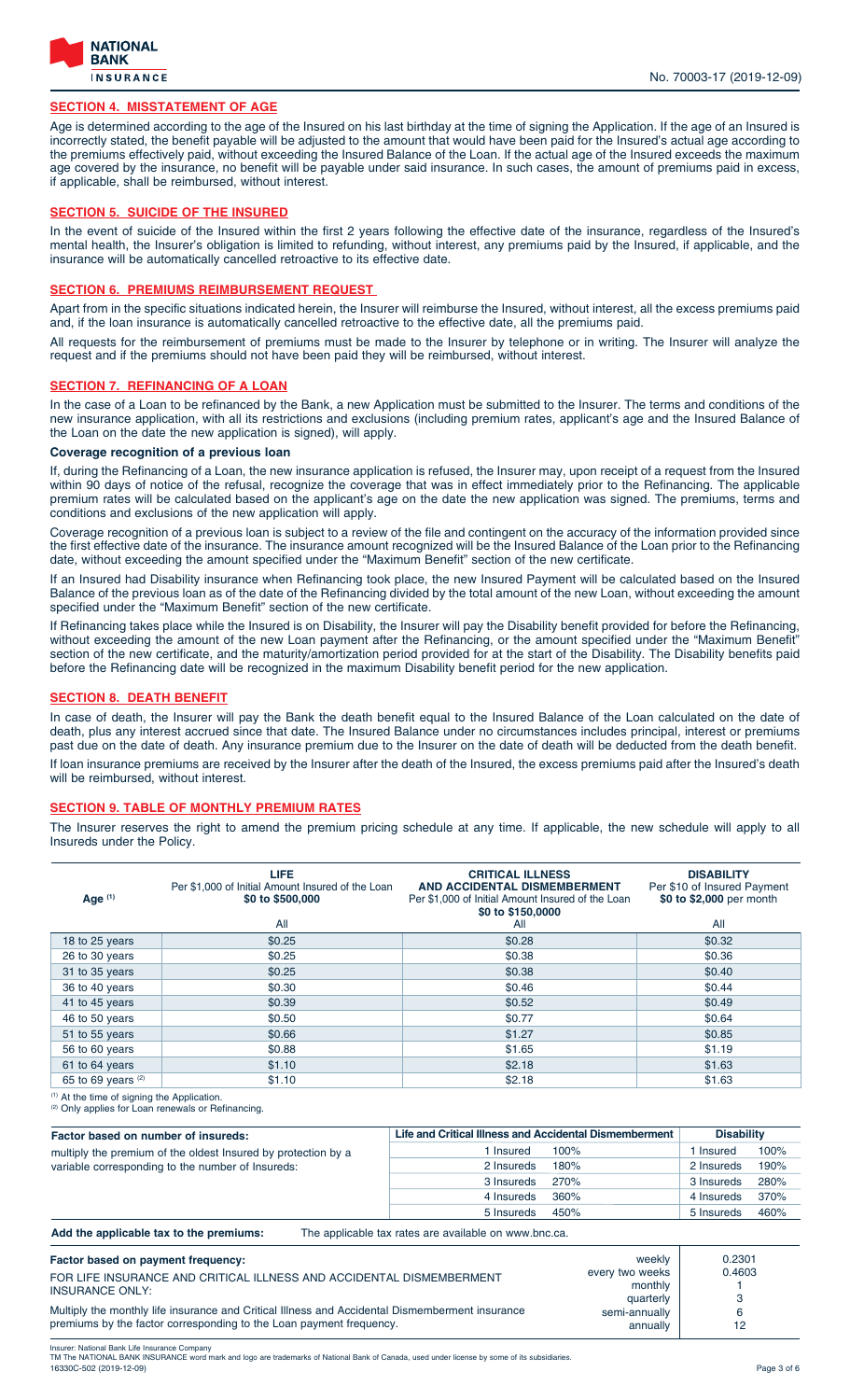

# **CALCULATION OF PREMIUM**

#### **(1) (3) (5) (2) (7) (4) (8) (6) (9) X % years years years % % X X Discount factor (for multiple Insureds) Monthly premium rate Age of the oldest Insured Initial Amount Insured \_\_\_\_\_\_\_\_\_\_\_ / 1,000 Insured Payment \_\_\_\_\_\_\_\_\_\_\_ / 10 Premium amount (1) x (2) or (3) x (4) or (5) X (6) Factor based on Loan payment frequency Taxes, where applicable Life premium Critical Illness and Accidental Dismemberment premium Disability premium Total insurance premium (7) + (8) + (9) Critical Illness and Accidental Dismemberment Life Disability**  $\begin{array}{ccc} 0.00 & |^{(4)} & 0.00 \end{array}$ **0.00 0.00 0.00 0.00**  $\textsf{Sélec}~\%~||~\textsf{Sélec}~\%||~\textsf{Sélec}~\%||$ Sélectic | **Sélectic 0.00 0.00 0.00 0.00**

# **SECTION 10. DISABILITY BENEFIT**

In case of Disability that persists after the applicable Waiting Period, the Insurer will pay the Bank the Disability benefit corresponding to the Insured Payment. The Insured must continue to make his Loan payments, including all insurance premiums, at all times during Disability, while the Insurer is evaluating or re-evaluating the benefit claim.

The benefit will be prorated for each day of Disability that is not a full period covered by one Loan payment.

# **Waiting Period:** 60 consecutive days.

**Maximum benefit period:** Subject to the rules related to Relapse contained in the "Definitions" section of this certificate, a maximum of 24 months of consecutive Insured Payments is payable for a same Disability even if the Insured's Disability persists beyond this period. In addition, the lnsured(s) may only benefit collectively from a maximum of 48 months of Insured Payments for all the Disabilities occurring throughout the entire duration of the Loan. The Insured must return to work between each separate Disability period or, if the Insured is unemployed, return to normal activity for a person of his age.

#### **Loan renewal**

If the Insured is on Disability during renewal of the Loan, the Disability benefit is adjusted to cover the new Loan payment calculated on the renewal date, keeping the original Loan expiry date, without exceeding 120% of the Insured Payment (principal and interest) payable when the Disability began. The new Insured Payment may under no circumstances be greater than the amount provided for under the "Maximum Benefit" section of this certificate.

# **The expiry period of the Disability benefit may under no circumstances exceed the period initially provided for.**

# **Termination of disability benefits**

Insurance benefits will terminate on the first of the following events:

- **End of Disability:** the date the Insured is no longer disabled according to the definition of Disability in this certificate;
- **Return to work:** the date the Insured returns to work part-time, full-time or progressively, or on a temporary assignment, whether to carry out his normal duties related to his job or any other job, including light duties;
- **Compensated or paid activities:** as soon as the Insured engages in a compensated or paid activity;
- **Medical evidence not provided:** the Insured fails to present satisfactory evidence to the Insurer or refuses to undergo a medical examination or assessment by a consultant required by the Insurer;
- **Loan expiry:** the Loan is repaid in full, the Loan has been closed or the amortization period of the Loan has ended;
- **Maximum benefit period:** at the expiration of the maximum benefit period;
- **Maximum age:** the last day of the month in which the Insured attains age 70;
- **Death:** the death of an Insured, if a life insurance benefit covering the Insured Balance is payable;
- **Critical Illness and Accidental Dismemberment:** an Insured is diagnosed with a Critical Illness or Accidental Dismemberment, if a Critical Illness and Accidental Dismemberment insurance benefit covering the entire Insured Balance for life insurance is payable.

# **SECTION 11. CRITICAL ILLNESS BENEFIT**

In case of Critical Illness, the Insurer will pay the Bank the Critical Illness benefit equal to the Insured Balance of the Loan calculated on the date of diagnosis of the Critical Illness, plus all interest accrued since the date of diagnosis of the Critical Illness. The Insured Balance does not include principal, interest or premiums past due on the date of diagnosis of the Critical Illness.

Payment of the Critical Illness benefit terminates the Critical Illness and Accidental Dismemberment insurance for all Insureds.

If, on the date of diagnosis, the Insured Balance for Critical Illness and Accidental Dismemberment insurance is less than the Insured Balance for life insurance, life insurance will remain in effect for all Insureds on the new Loan balance and in the same proportion as at enrollment.

#### **SECTION 12. ACCIDENTAL DISMEMBERMENT BENEFIT**

In the event that the Insured is accidentally dismembered as a result of an Accident that occurred while the insurance was in effect, the Insurer will pay the Bank an Accidental Dismemberment benefit equal to:

| Loss                                    | <b>Percentage of Insured Balance</b> |  |
|-----------------------------------------|--------------------------------------|--|
| For each limb lost (including an eye):  | 25% (maximum 100%)                   |  |
| For both eyes:                          | $100\%$                              |  |
| Hemiplegia, guadriplegia or paraplegia: | $100\%$                              |  |
|                                         |                                      |  |

This benefit will be applied toward repayment of the Loan plus any interest accrued since the date of diagnosis of Accidental Dismemberment. If the Accidental Dismemberment leads to Disability, the Accidental Dismemberment and Disability benefits, if applicable, will both be paid.

Insurer: National Bank Life Insurance Company<br>TM The NATIONAL BANK INSURANCE word mark and logo are trademarks of National Bank of Canada, used under license by some of its subsidiaries.<br>16330C-502 (2019-12-09) Page 4 of 6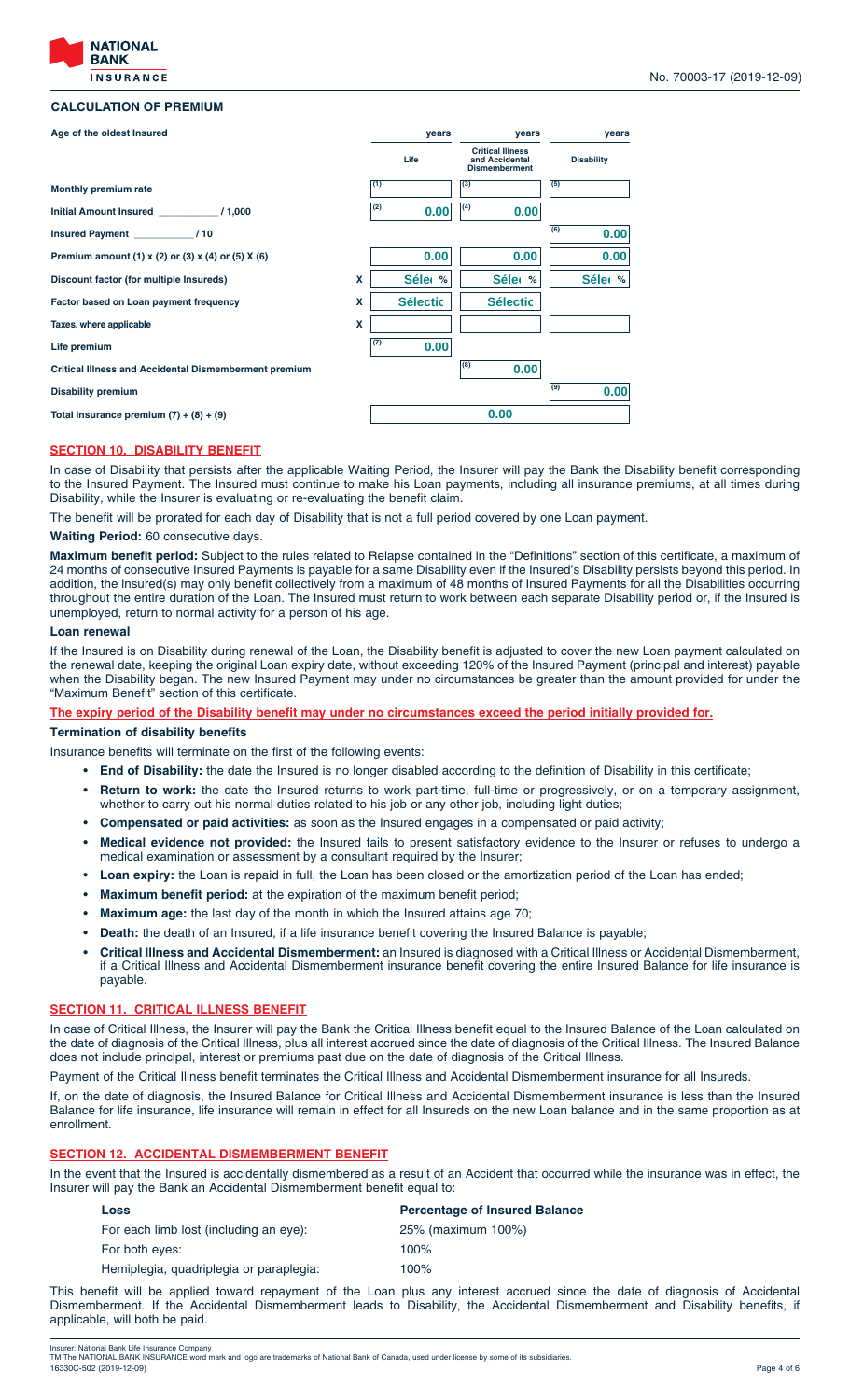

The total benefits payable for losses resulting from one or more Accidents may not exceed the amount provided for under the "Maximum Benefit" section of this certificate.

Payment of the Accidental Dismemberment benefit of 100% of the Insured Balance terminates the Critical Illness and Accidental Dismemberment insurance for all Insureds. If the benefit is less than 100%, the insurance will remain in effect on the new Loan balance and in the same proportion as at enrollment.

If, on the date of diagnosis, the Insured Balance for Critical Illness and Accidental Dismemberment insurance is less than the Insured Balance for life insurance, life insurance will remain in effect for all Insureds on the new Loan balance and in the same proportion as at enrollment.

# **SECTION 13. MAXIMUM BENEFIT**

Benefits payable may under no circumstances exceed the set maximum amount for all Insured loans of the same type.

Life: \$500,000 Critical Illness and Accidental Dismemberment: \$150,000 Disability: \$2,000 per month

If premiums have been paid for a benefit exceeding the maximum benefit, the difference in premiums will be reimbursed, without interest. The Disability maximum benefit excludes reimbursement of the insurance premium.

# **SECTION 14. TWO OR MORE INSUREDS**

Two or more Insureds can be covered under the same Loan. For life and Critical Illness insurance, the benefit is payable for the first event only. For Disability Insurance, the amount of the Disability benefit may under no circumstances exceed the amount of the Loan payment of the Loan and the maximum benefit period for all Insureds.

In the event of simultaneous Accidental Dismemberment affecting more than one Insured where it is impossible to determine which Insured suffered the first loss, the highest benefit will be paid first and so on and so forth on the balance thus reduced, without however exceeding the amount provided for under the "Maximum Benefit" section of this certificate.

# **SECTION 15. CLAIMS**

The Insurer must be notified of any claim for benefits for an Insured Event that persists after expiration of the Waiting Period, if applicable. All required documents, accompanied by proof of claim and any other relevant information, must be forwarded to the Insurer no later than 1 year from the date of the Insured Event. If the Insurer does not receive the documents and all relevant information within the one-year period, the Insured loses his right to any Disability, Critical Illness and Accidental Dismemberment insurance benefits.

For life insurance benefits, the documents must be sent to the Insurer as soon as reasonably possible.

# **SECTION 16. RESTRICTIONS AND EXCLUSIONS**

# **Concerning life insurance, Critical Illness and Accidental Dismemberment insurance and Disability insurance:**

No benefits will be paid for death, Disability, Critical Illness or Accidental Dismemberment resulting directly or indirectly from:

- **War:** war or any act of war, whether or not the Insured was involved in it, unless the Insured was acting as a member of the Canadian Forces or Canadian Forces Reserve;
- **Riot:** active participation in an uprising, riot or insurrection;
- **Drugs**: use of drugs without a medical prescription;
- **Aircraft:** active participation in a flight in an aircraft, whether as a pilot, a member of the crew, an instructor or student;
- **Attempted suicide or self-inflicted injury:** attempted suicide or self-inflicted injury, regardless of the Insured's mental health;
- **Pre-existing conditions:** the effects of an Illness and/or symptoms or Accident when death, Disability, Critical Illness or Accidental Dismemberment occurs during the 12 months following the effective date of the insurance and for which Illness and/or symptoms, injury or any related cause, resulting directly or indirectly from the Accident or Illness, the Insured, during the 12 months that preceded the effective date of the insurance, had consulted or received treatment from a physician or other health care professional, underwent tests, took medication or was hospitalized;
- **Exclusions specific to the Insured:** any and all exclusions specific to the Insured as stipulated in the Insurer's exclusion rider as conditions for accepting the file (if applicable).

# **Concerning Disability Insurance only:**

No benefits will be paid for Disability resulting directly or indirectly from:

- **Cosmetic care:** cosmetic treatment or surgery;
- **Psychological and psychiatric disorders including chronic fatigue, depression, anxiety, overwork or professional burnout:** if the Insured is not receiving therapy supervised by a physician specializing in this field;
- **Back problems:** back pain, neck pain, dorsalgia or lumbago which is only evidenced by the pain felt by the Insured and where no diagnosis is possible, other than a diagnosis of normal arthrosis due to the Insured's age;
- **Pregnancy:** normal pregnancy;
- **Alcoholism or drug addiction:** alcoholism or drug addiction. However, benefits may be paid provided the Insured is following a closed treatment program.

# **Concerning Critical Illness Insurance only:**

This Policy also sets out specific exclusions applicable to each Critical Illness and for which the benefit in the event of Critical Illness will not be payable, as indicated in "Stroke", "Cancer (life threatening)" and "Heart Attack" sections under "Definitions".

# **SECTION 17. TERMINATION OF INSURANCE**

The insurance automatically terminates on the first of the following events:

- **Non-payment of premiums:** more than 3 monthly insurance premium payments are past due;
- **Cancellation:** the date the Insured voluntarily cancels his insurance provided the Insurer is advised of the cancellation in writing or by calling 1-877-871-7500 before that date, or the date the Insurer receives such written notice or the date the group insurance Policy is cancelled;
- Loan expiry: the date the Loan is repaid in full, for whatever reason, the end of the Loan amortization period, the Loan expiry date, or the closing date of the Loan;
- **Assumption:** the date the Loan is taken over by another creditor or the date the Loan or a portion of the Loan is assumed by another debtor who is not insured under a certificate of insurance in connection with the said Loan;
- **Maximum age:** the last day of the month in which the Insured reaches age 70;
- **Death:** the death of an Insured, if a life insurance benefit repaying the Insured Balance is payable;
- **Critical Illness or Accidental Dismemberment:** the diagnosis of a Critical Illness or Accidental Dismemberment to an Insured, if a Critical Illness and Accidental Dismemberment insurance benefit covering the entire Insured Balance for life insurance is payable;

Insurer: National Bank Life Insurance Company<br>TM The NATIONAL BANK INSURANCE word mark and logo are trademarks of National Bank of Canada, used under license by some of its subsidiaries.<br>16330C-502 (2019-12-09) Page 5 of 6